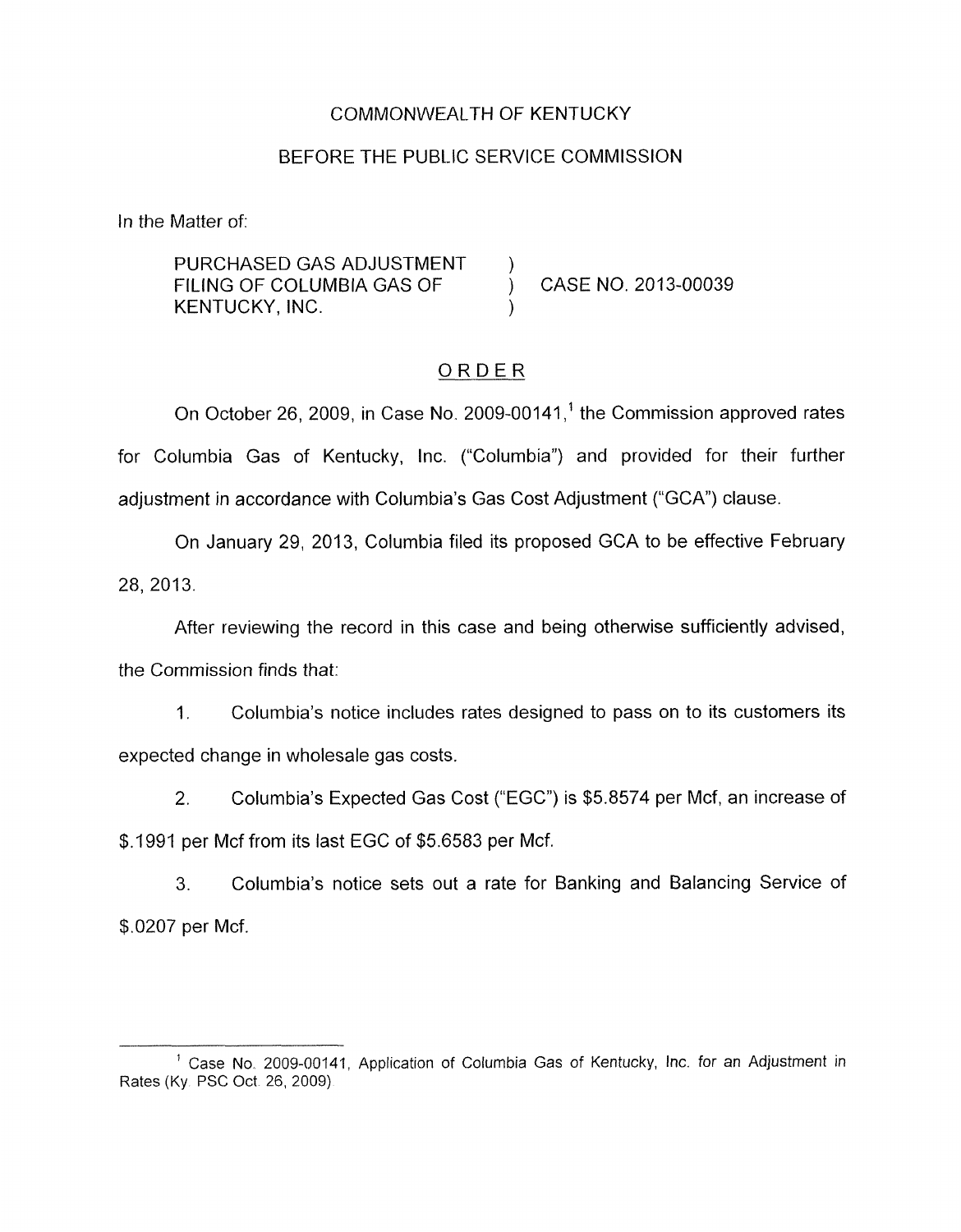4. Columbia's notice sets out no current quarter supplier Refund Adjustment ("RA"). Columbia's notice sets out a total RA of (\$.0246) per Mcf, which represents an increase of \$.0040 per Mcf from the prior RA of (\$.0286) per Mcf.

5. Columbia's notice sets out its Actual Cost Adjustment ("ACA") of (\$1.3382) per Mcf, which represents no change from the previous ACA.

6. Columbia's notice sets out its Balancing Adjustment ("BA'') of (\$.3815) per Mcf, which represents a decrease of \$.3079 per Mcf from the previous BA of (\$.0736) per Mcf.

7. Columbia's notice sets out a Special Agency Service refund adjustment of (\$.0002) per Mcf, which represents no change from the previous rate.

8. Columbia's notice sets out its Gas Cost Incentive Adjustment ("GCIA") of \$.0108 per Mcf, which represents a decrease of \$.0081 per Mcf from the previous GClA of \$.0189 per Mcf.

9. Columbia's approved Gas Cost Recovery rate ("GCR") is \$4.1237 per Mcf, which is a decrease of \$.1129 per Mcf from the previous GCR of \$4.2366 per Mcf.

IO. The rates in the Appendix to this Order are fair, just, and reasonable and should be approved for billing for the March 2013 billing cycle, beginning on February 28, 2013.

IT IS THEREFORE ORDERED that:

 $\sim$ 

1. The rates in the Appendix to this Order are approved for billing with the final meter readings beginning on February 28, 2013.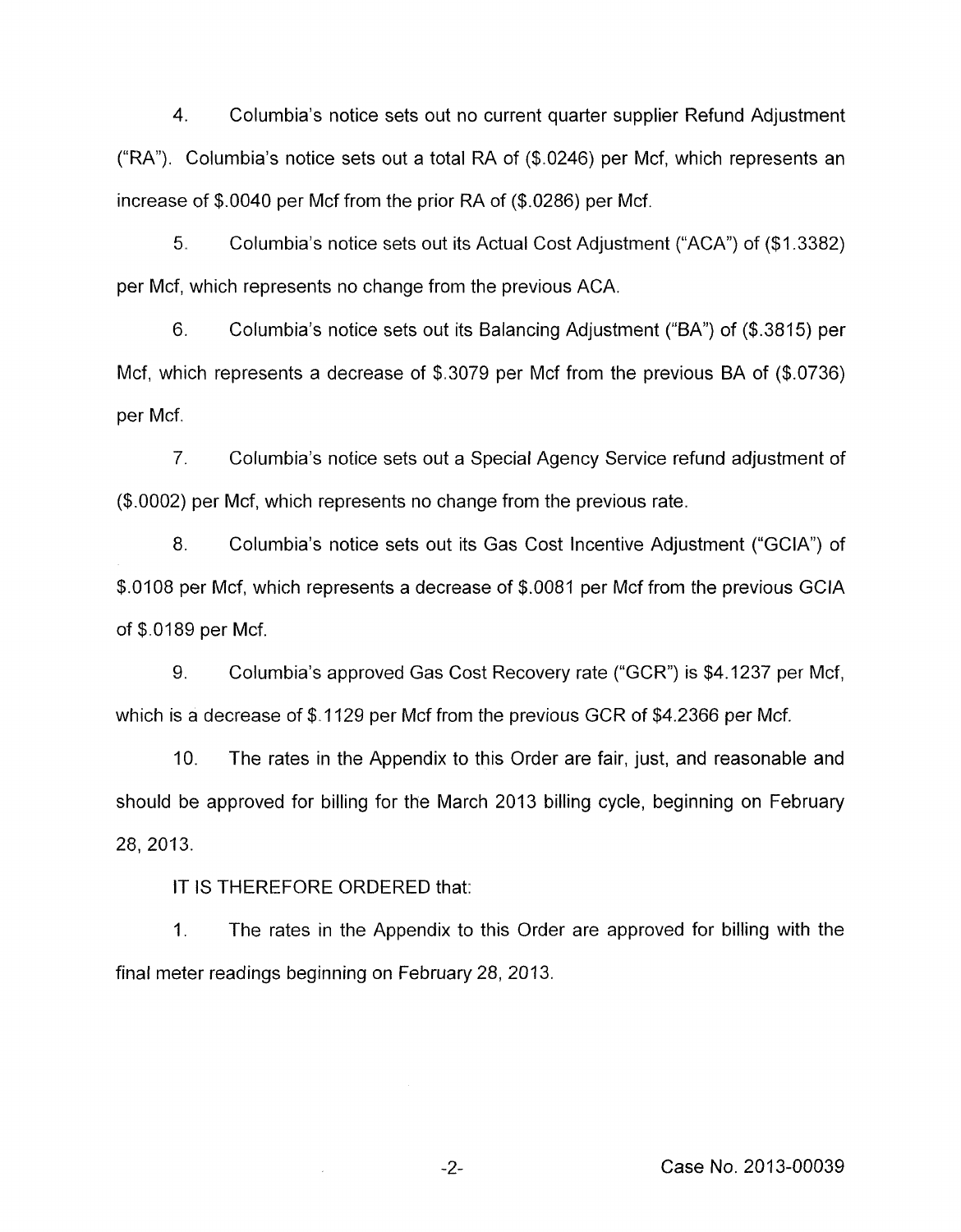*2.* Within 20 days of the date of this Order, Columbia shall file with this Commission, using the Commission's electronic Tariff Filing System, revised tariff sheets setting out the rates approved herein and reflecting that they were approved pursuant to this Order.



*A*  **ATTEST** e Director Execu

Case No. 2013-00039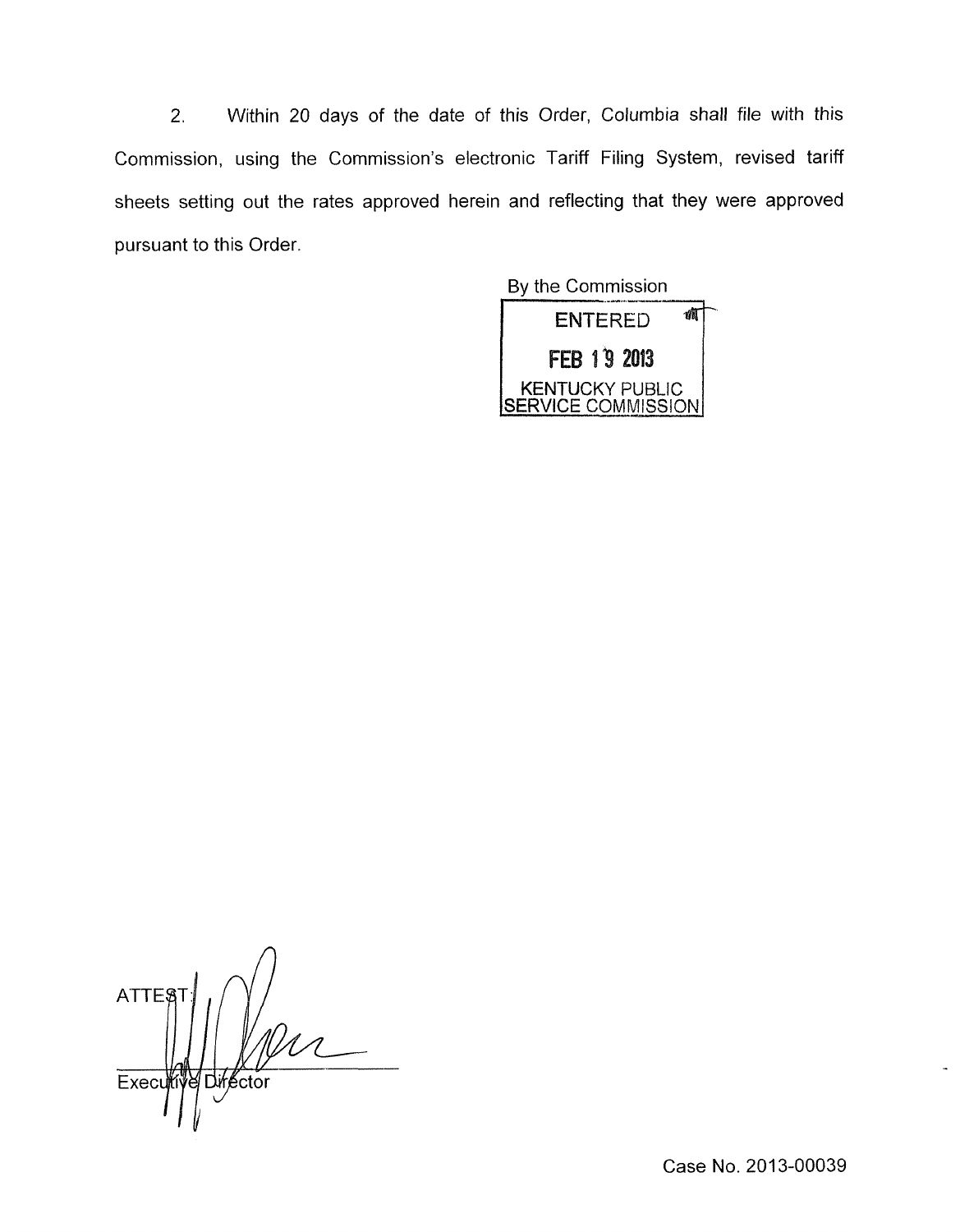### APPENDIX

## APPENDIX TO AN ORDER OF THE KENTUCKY PUBLIC SERVICE COMMISSION IN CASE NO. 2013-00039 DATED F

The following rates and charges are prescribed for the customers in the area served by Columbia Gas of Kentucky, Inc. All other rates and charges not specifically mentioned herein shall remain the same as those in effect under authority of the Commission prior to the effective date of this Order.

#### Gas Cost Recoverv Rate

The total Gas Cost Recovery Rate shall be \$4.1237 per Mcf effective February 28. 2013.